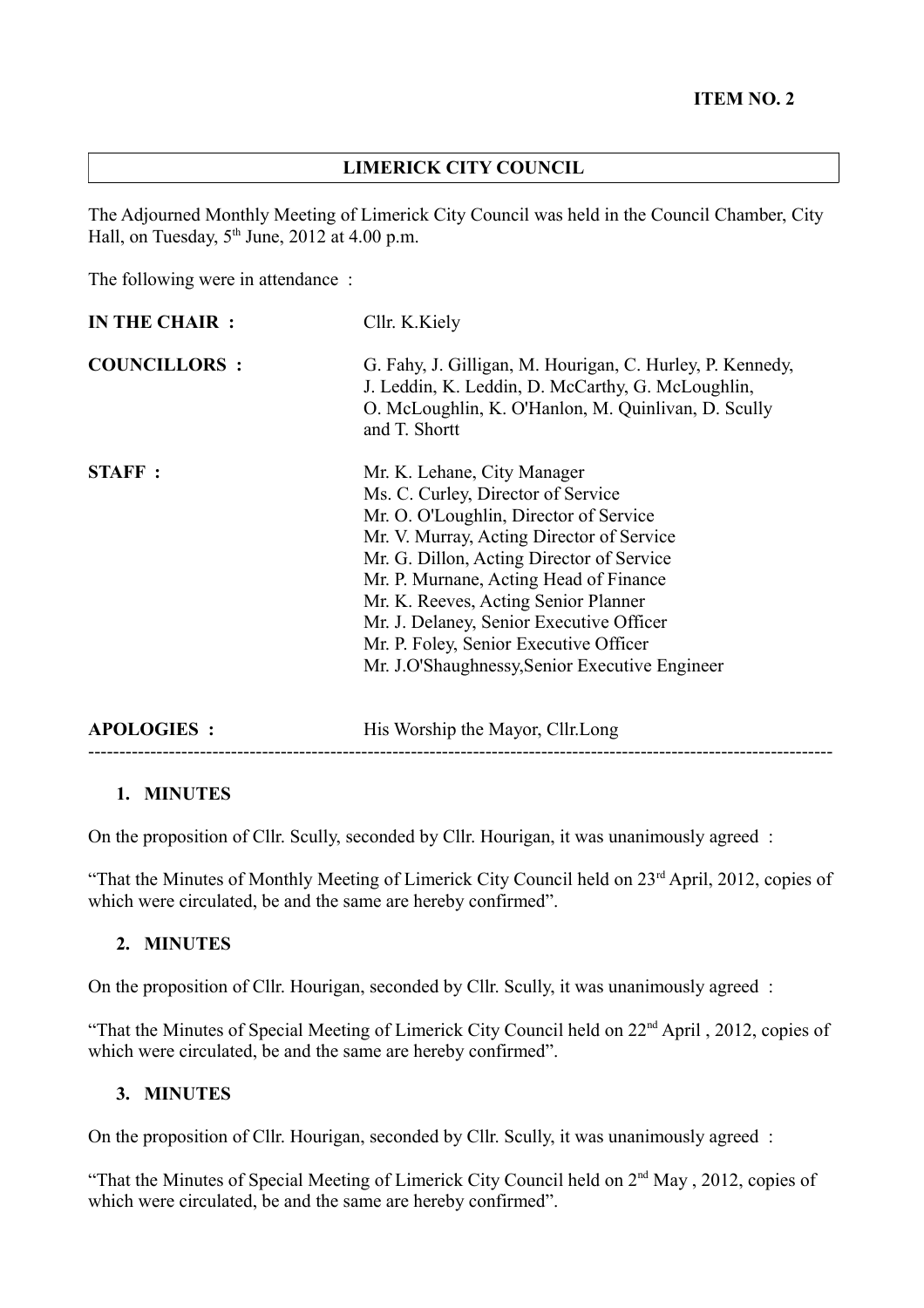### **4. CHAIRMAN'S REPORT AND RECOMMENDATION, SOCIAL POLICY AND HOUSING STRATEGIC POLICY COMMITTEE MEETING HELD ON 30TH APRIL, 2012.**

The Chairman's Report, Social Policy and Housing Strategic Policy Committee Meeting held on 30th April, 2012, was noted.

It was proposed by Cllr. Scully, seconded by Cllr. Hourigan and unanimously agreed to approve the following Recommendation from the Social Policy and Housing Strategic Policy Committee Meeting held on  $30<sup>th</sup>$  April, 2012 :

"To approve Social Intervention Grants as per schedule submitted to the meeting".

# **5. CORRESPONDENCE**

Submitted list of tenders opened in respect of the following : Refuse from Low Income Households Coonagh / Knockalisheen Distributor Road – Archaeological Service Contract

Submitted list of tenders awarded by Limerick City Council to date in 2012:

Printing Contract 2012

Engineering Consultancy Services for non-national road resurfacing and minor road repairs 2012 Leak Detection Contract

Leakage Repair Contract

Water Service Reinstatements

Three Year Plumbing and Gas Heating Services Panel for Housing Maintenance Three Year Electrical Services Contract for Housing Maintenance

Quantity Surveying Services for Lord Edward Street Sheltered Housing Accommodation Civil and Structural Engineering Services for Lord Edward Street Sheltered Housing Accommodation

Mechanical and Electrical Engineering Services for Lord Edward Street Sheltered Housing Accommodation

# **7. PARTICIPATION BY MEMBERS AT CONFERENCES**

It was proposed by Cllr.Byrne, seconded by Cllr. O'Hanlon and unanimously agreed to approve participation by Members at the following conferences :

Elected Members Training Seminar organised by Esperanza Enterprises 'Draft performance standards for domestic wastewater treatment systems' Held in The Westport Plaza Hotel, Castlebar Street, Westport, Co. Mayo 1<sup>st</sup> - 3<sup>rd</sup> June, 2012 Estimated Travel and Subsistence : €318.10 Conference Fee  $\cdot$   $\epsilon$  150.00

Elected Members Training Seminar organised by Esperanza Enterprises 'Getting to grips with the Nation's debt' Held in The Kingsvalley Hotel, Merlin Park, Dublin Road, Galway  $15^{th}$  -  $16^{th}$  June,  $2012$ Estimated Travel and Subsistence  $\cdot$  €225.95 Conference Fee :  $\epsilon$  150.00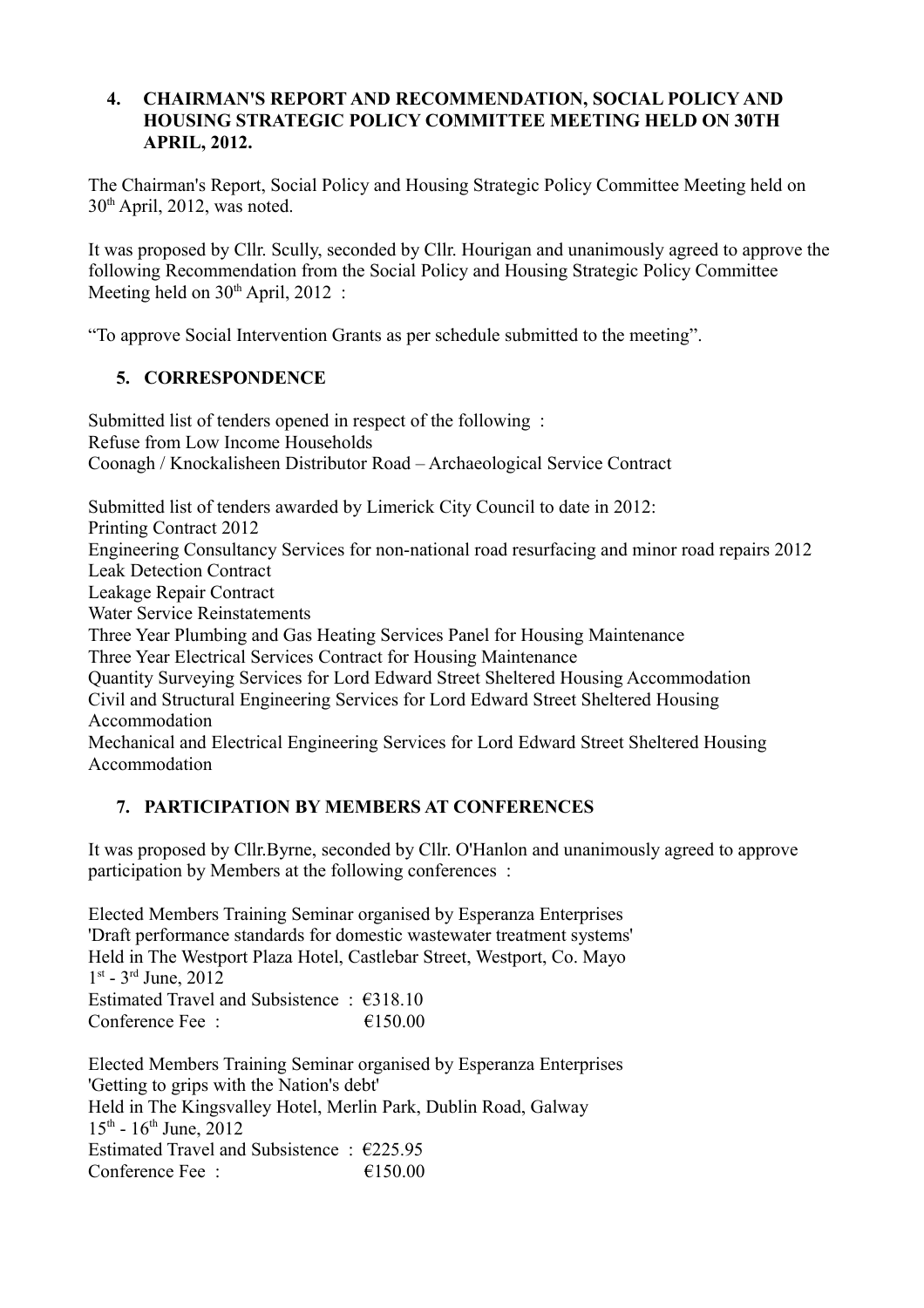18th Byrne / Perry Summer School entitled 'A Decade of Commemorations 2012 – 2022' Held in Gorey, Co. Wexford  $22<sup>nd</sup>$  -  $24<sup>th</sup>$  June,  $2012$ Estimated Travel and Subsistence : €474.34 Conference Fee  $\cdot$   $\epsilon$  130.00

Conf.organised by Celtic Conferences 'Advancing Technology in Majority World Education' Held in Celtic Ross Hotel, Rosscarbery, Co. Cork  $22<sup>nd</sup> - 24<sup>th</sup> June, 2012$ Estimated Travel and Subsistence : €425.91 Conference Fee :  $\epsilon$  =  $\epsilon$  100.00

Elected Members Training Seminar organised by Esperanza Enterprises 'Building Control (Amendment) Regulations 2010 Draft' Held in The Westport Plaza Hotel, Castlebar Street, Westport, Co. Mayo  $29<sup>th</sup>$  - 30<sup>th</sup> June, 2012 Estimated Travel and Subsistence : €318.10 Conference Fee :  $\epsilon$  =  $\epsilon$  150.00

The Synge Summer School 'Irish Drama : Making it New' Held in Rathdrum, Co. Wicklow  $28<sup>th</sup>$  June - 1<sup>st</sup> July, 2012 Estimated Travel and Subsistence  $\cdot$  €624.68 Conference Fee :  $\epsilon$  250.00

Tipperary International Peace Conference Held in Ballykisteen Hotel, Limerick Junction, Co. Tipperary  $5^{\text{th}}$  -  $8^{\text{th}}$  July, 2012 Estimated Travel and Subsistence :  $\epsilon$ 374.23 Conference Fee :  $\epsilon$  = 6150.00

Seminar organised by TGR Seminars 'Reform of Local Government; Implications and consequences for Councillors, provision of services and communities' Held in Bunratty Castle Hotel, Bunratty, Co. Clare  $6^{\text{th}}$  -  $8^{\text{th}}$  July, 2012 Estimated Travel and Subsistence :  $€123.93$ Conference Fee :  $\epsilon$  =  $\epsilon$  145.00

It was proposed by Cllr. Kennedy, seconded by Cllr. Hourigan and unanimously agreed that the following also be included in the list of conferences approved for attendance :

IBIS Evening Lecture entitled 'Should ambulances stop at the border? The challenge of cooperation in healthcare provision' Held in the Royal Irish Academy, Dublin 13<sup>th</sup> June, 2012 Estimated Travel and Subsistence : €340.54 Conference Fee : Nil

## **8. FINANCIAL STATEMENT**

Submitted Financial Statement for the month of April, 2012, which was adopted unanimously on the proposition of Cllr. Scully, seconded by Cllr. Hourigan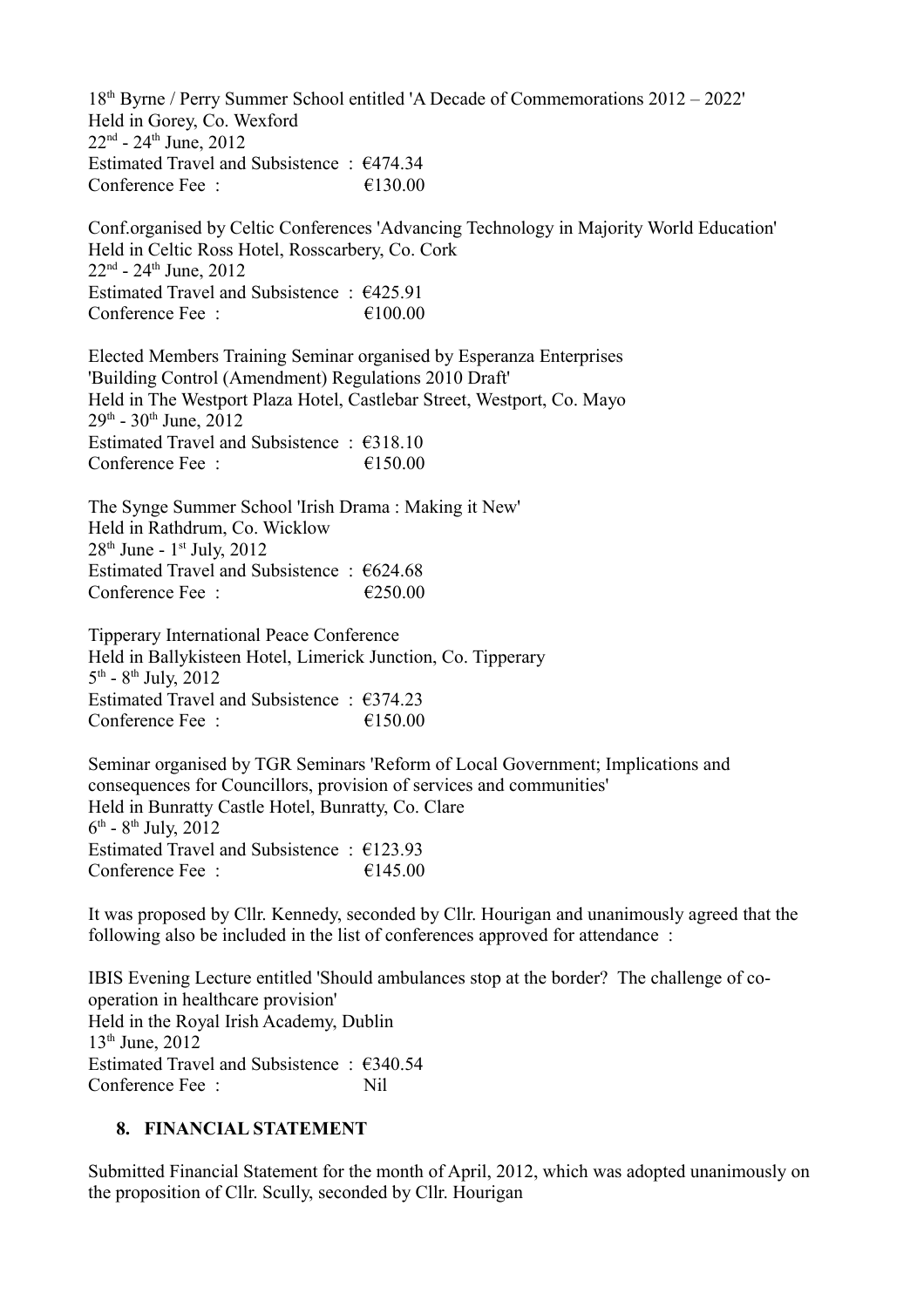## **9. DRAFT ANNUAL REPORT FOR THE YEAR ENDED DECEMBER 31ST 2011**

It was proposed by Cllr. Scully, seconded by Cllr. Hourigan and unanimously agreed to approve the draft Annual Report for the year ended  $31<sup>st</sup>$  December, 2012.

## **10. TO APPOINT THREE NOMINEES TO THE BOARD OF PAUL PARTNERSHIP**

It was proposed by Cllr. Scully, seconded by Cllr. Hourigan and unanimously agreed to nominate Cllr. McCarthy to the Board of Paul Partnership.

It was proposed by Cllr. O'Hanlon , seconded by Cllr. Shortt and unanimously agreed to nominate Cllrs.Orla McLoughlin and Maurice Quinlivan to the Board of Paul Partnership.

# **11. TO APPROVE LIMERICK CITY COUNCIL CEMETERY BYE LAWS**

It was proposed by Cllr. Scully, seconded by Cllr. Hourigan and unanimously agreed to approve the Limerick City Council Cemetery Bye Laws

## **12. TO APPROVE THE PAYMENT OF ENVIRONMENTAL IMPROVEMENT INITIATIVE GRANTS 2012**

It was proposed by Cllr. Kennedy, seconded by Cllr. Scully and unanimously agreed to approve the payment of Environmental Improvement Initiative Grants 2012 as per list submitted to the meeting.

# **13. TO APPROVE APPLICATION FOR GRANT ASSISTANCE FROM THE CITY OF LIMERICK VEC TOWARDS THE ROYAL- CREATIVE DIGITAL HUB PROJECT**

It was proposed by Cllr. Joe Leddin , seconded by Cllr. Shortt and unanimously agreed to approve the application for grant assistance from the City of Limerick VEC towards the ROYAL – Creative Digital Hub Project.

Cllr. Scully raised the matter of the location of the new headquarters for the new amalgamated VEC for Clare and Limerick City and County. All councillors were unanimous in their view that the Offices must be located in the City Centre particularly when the VEC already owned offices and property in the City Centre. It was unanimously agreed that the Mayor would write to all four Oireachtas Members for Limerick City urging their support at National and Government level to locate the new Headquarters in the City Centre.

The councillors were of the strong view that a location outside of the City Centre would be detrimental to the economic activity within the City Centre as existing jobs would be relocated and the opportunity to enhance employment in that area would be lost. It would also be contrary to the key challenge for the current Limerick Reorganisation Implementation Group to revitalise the Limerick City Centre.

## **14. TO APPROVE SECTION 85 AGREEMENT -LIMERICK CITY COUNCIL AND LIMERICK COUNTY COUNCIL FOR THE PROVISION OF REAL TIME PASSENGER INFORMATION SIGNAGE**

It was proposed by Cllr. Joe Leddin , seconded by Cllr. Shortt and unanimously agreed to approve the Section 85 Agreement between Limerick City and Limerick County Councils regarding the provision of real time passenger information service.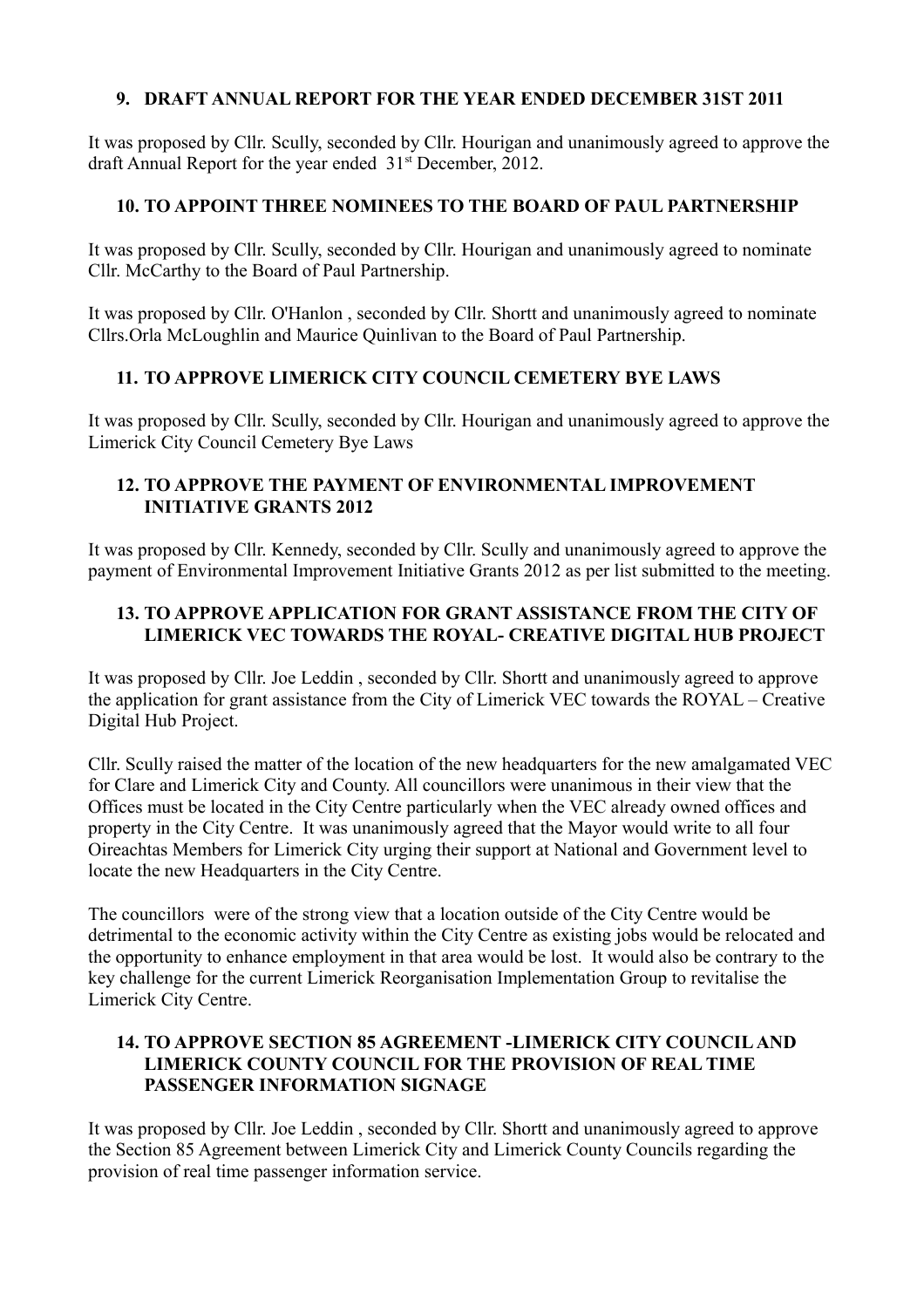## **15. TO APPOINT CLLR.JOHN GILLIGAN AS CHAIR OF THE ENVIRONMENTAL STRATEGIC POLICY COMMITTEE EFFECTIVE FROM THE 1ST JULY 2012 ( THIS VACANCY ARISES AS A RESULT OF THE RESIGNATION OF CLLR.KATHLEEN LEDDIN)**

It was proposed by Cllr. Shortt, seconded by Cllr. O'Hanlon and unanimously agreed to appoint Cllr. Gilligan as Chairman of the of the Environmental Strategic Policy Committee effective from the 1<sup>st</sup> July, 2012 (this vacancy arises as a result of the resignation of Cllr. Kathleen Leddin).

# **16. PLANNING PROPOSALS AND DECISIONS**

The meeting noted the list of Planning Proposals under consideration at 18<sup>th</sup> May, 2012 and Decisions taken from 16th April, 2012 to 18<sup>th</sup> May, 2012.

Cllr.O'Hanlon raised a planning matter in Dromroe, Rhebogue. In reply, the Acting Senior Planner stated that he would meet the members specifically on that particular estate.

Cllr.O'Hanlon raised the redevelopment of the Markets Field. The site was purchased by LEDP through funding from JP McManus which was a welcome development. He said it was great that the home of Limerick Soccer was being kept for that purpose. He cautioned though that the local community must be involved in the preparation of plans for the site. He said that Garryown was one of the few communities left in the city without a community centre.

In response to the member queries regarding planning, the Acting Senior Planner stated that the Green Park application was one to extend the duration of an original permission.He said he would check the issues raised regarding the rear of the Ardhu Ryan site on the Ennis Road and the site adjacent to the Holy Rosary Church. He said the application on the LPYMA was refused. Regarding Ballynanty Youth Centre, further information had been requested and a site evaluation was part of that request. He said there had been discussions with the LEDP on the Markets Field and that all councillors would be invited to a briefing in the future.

# **17. TO NOTE DECISIONS TAKEN BY AN BORD PLEANALA FROM THE 16TH APRIL 2012 TO THE 18TH MAY 2012**

The Meeting noted the decisions taken by An Bord Pleanala from the  $16<sup>th</sup>$  April, 2012 to the  $18<sup>th</sup>$ May, 2012.

# **18. TO CONSIDER MANAGER'S REPORT DATED 23RD MAY 2012**

It was proposed by Cllr. J. Leddin, seconded by Cllr. Kennedy and unanimously agreed to approve Manager's Report dated 23<sup>rd</sup> May, 2012 :

"The construction of a mixed housing development consisting of the following elements :

- 79 housing units (58 of which being elderly houses and apartments) ;
- A retail commercial unit ;
- A community facility (incorporating a function room, exhibition area, meeting areas and ancillary facilities) ;
- All necessary roads, services and site works;
- The proposed development consists of the carrying out of works which would materially affect the character of a protected structure, the former Tait Clothing Factory Building-RPS No. 335.

At No. 26  $\&$  27, Lord Edward Street, Limerick."  $(C11/8)$